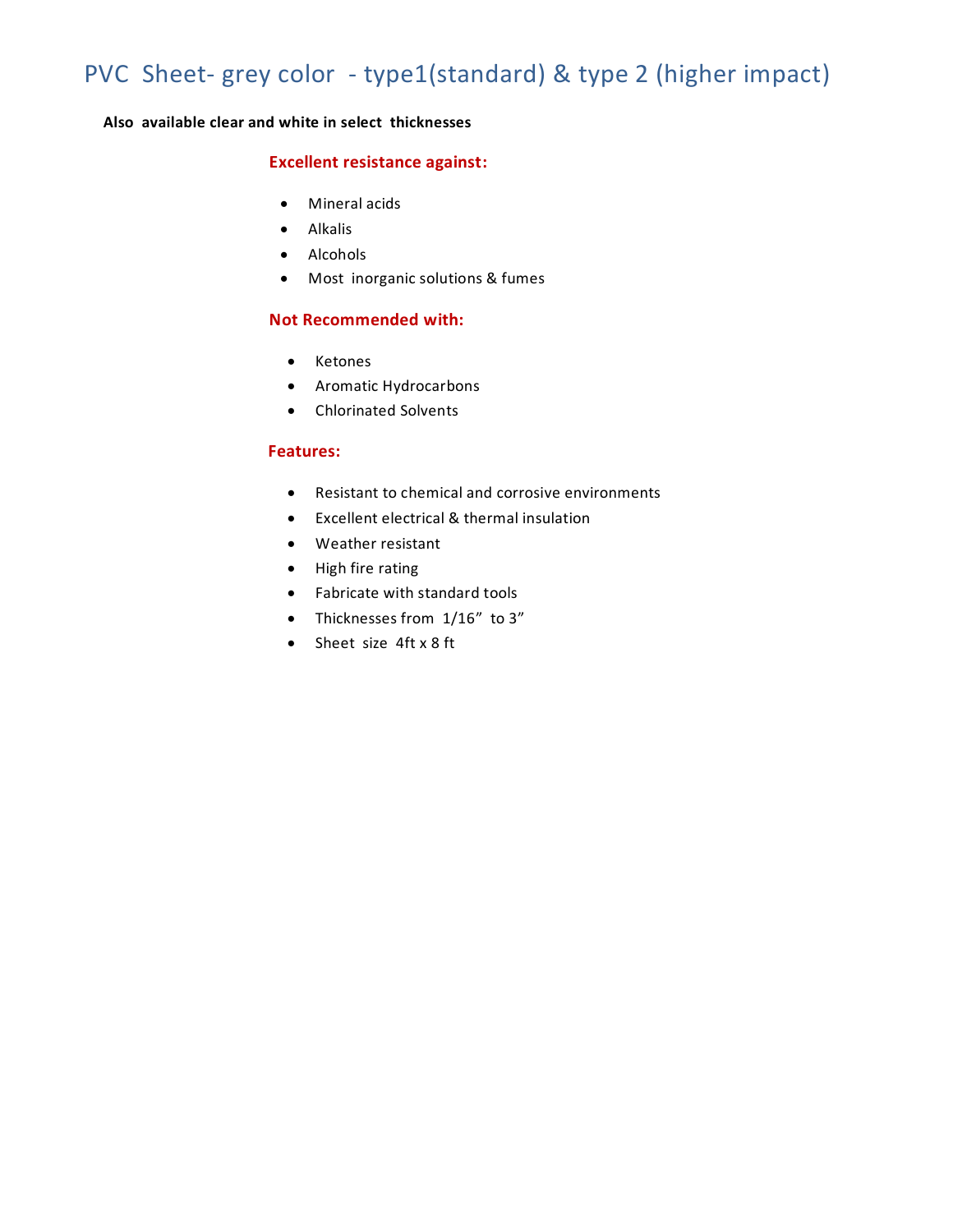## Typical Properties- Type 1 PVC sheet

| <b>Physical</b>              | ASTM#        | <b>Value</b>           |
|------------------------------|--------------|------------------------|
| <b>Density</b>               | D-792        | $1.4$ gm/cm3           |
| <b>Water Absorption</b>      | D-570        | less than .07%         |
| <b>Rockwell Hardness</b>     | D-785        | 115 R scale            |
| <b>Shore Durometer</b>       | $D-2240$     | <b>80D</b>             |
| <b>Mechanical</b>            |              |                        |
| <b>Tensile strength</b>      | D-638        | 7400 psi               |
| <b>Flexural Modulus</b>      | D-790        | approx. 400000 psi     |
| <b>Flexural strength</b>     | D-790        | 12000 psi              |
| Izod Impact strength         | $D-256$      | 1-3 ft lbs (notched)   |
| <b>Shear strength</b>        | D-732        | 9200 psi               |
| <b>Hardness Shore D</b>      | D-2240       | 82                     |
| <b>Compressive strength</b>  | D-695        | 10,800 psi             |
| <b>Water Absorption</b>      | D-570        | $.032\% (24 hrs)$      |
| <b>Thermal</b>               |              |                        |
| <b>Vicat Softening Point</b> | D-1525       | 85 degrees C           |
| <b>Heat Deflection Temp</b>  | D-648        | 145-155 degrees F      |
| <b>Vertical Burn Test</b>    | <b>UL-94</b> | $V - O$                |
| <b>Thermal Expansion</b>     | D-696        | .00295 in/in/degrees C |

- Normal impact  $\bullet$
- Standard sheet size is 48 x 96 inches
- Color is dark grey
- Conforms to ASTM D-1784  $\bullet$